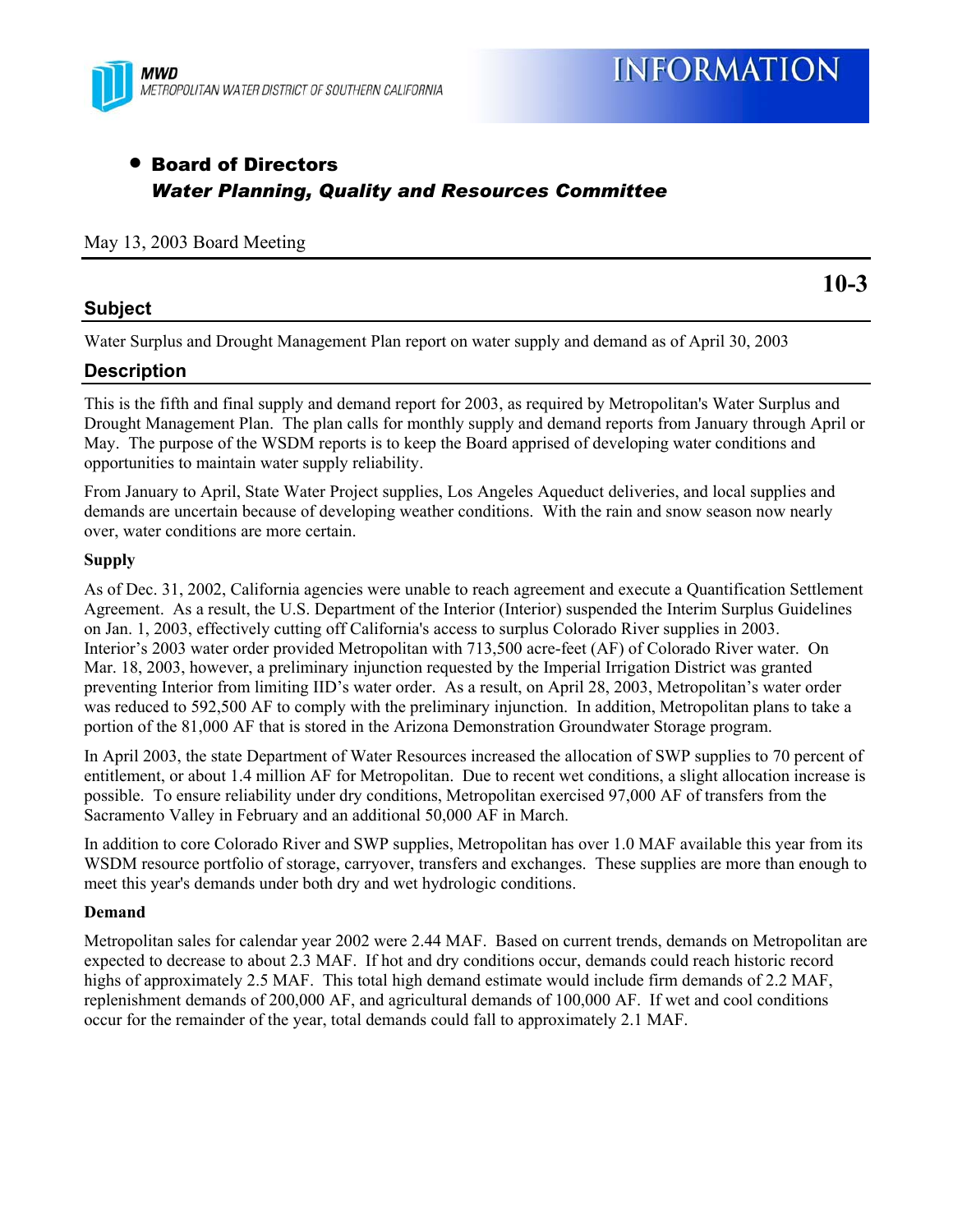#### **Supply and Demand Balance**

The following graphics illustrate the range in possible supply and demand conditions for 2003. Figure No. 1, Supply and Demand Under Dry Conditions, illustrates resources that could be called upon to meet demands if dry conditions occur for the remainder of 2003. In this scenario, WSDM actions would be used to augment imported supplies. Figure No. 2 shows the surplus in core supplies should wet conditions occur. In this scenario, WSDM actions would guide the management and storage of surplus imported supplies.



Figure No. 1 - Supply and Demand Under Dry Conditions



Figure No. 2 - Supply and Demand Under Wet Conditions

### **Summary**

This is the final WSDM Supply and Demand Report for 2003. When the year began, the range in supplies was over 1 MAF and the range in demands was over 0.8 MAF. With the rain and snow season now nearly over Metropolitan faces a much smaller range of supply and demand possibilities for 2003. The WSDM Plan provides a strategy to manage Metropolitan's resources through all of the possible 2003 scenarios. Figures No. 1 and No. 2 above show the range of WSDM actions that could occur this year. This report assumes supply and demand conditions as projected on April 30, 2003. Changes in conditions after the completion of this report will be provided at the appropriate committee meeting.

## **Policy**

By Minute Item 43514, dated April 13, 1999, the Board adopted the Water Surplus and Drought Management Plan.